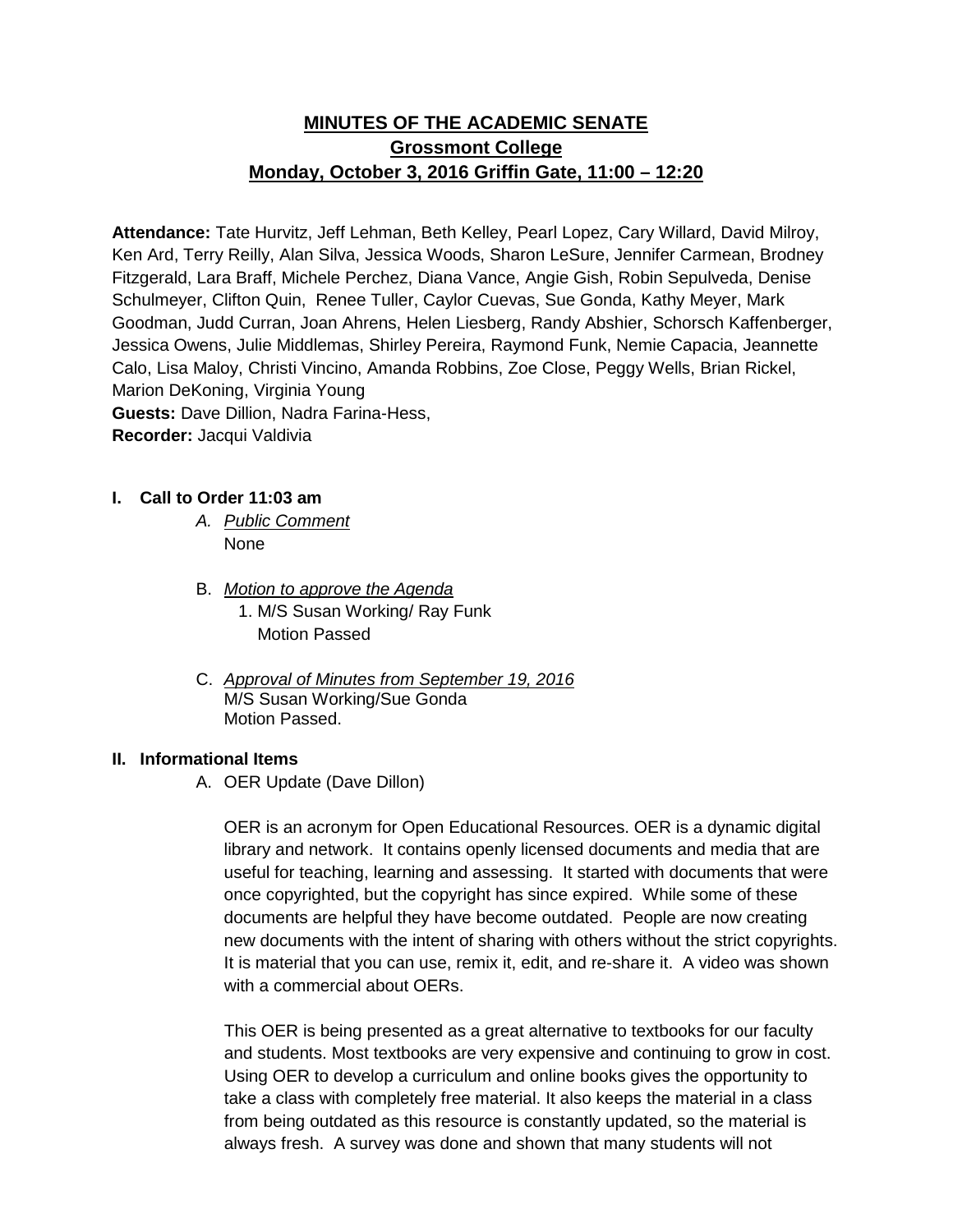purchase the textbook for a class due to cost. This prompted colleges start to look for ways to reduce the cost of books.

We are trying to help the students succeed and this is a way for students to not have to worry about the cost of books.

OER has what is called a creative commons license. Creative Commons is a nonprofit business that provides people with a free license on their works. Detail of the different licenses it is included in the OER Presentation.

A question was raised about the vetting process of the materials that are on OER. In California there is a website called cool4ed.org that is reviewing of the various OER textbooks. Not all of the other material that is available is currently being vetted but a process is being worked on. Overall though, the material that is up there includes a lot of high-quality resources, including materials by MIT Professors and other reliable sources.

There will be future discussions on this topic as they continue to explore the possibilities or OER. Dave Dillion and Nadra Farina-Hess are putting together a workgroup and would like anyone who would like to join let them know.

# **III. President's Report (Tate Hurvitz)**

# **A. Adult Education Consortium**

Ute Mashkay was at the last AS meeting and spoke about the adult ed consortium. The need for this presentation was to see how the adult ed consortium fits in with our goal to help students reach their goals. The consortium has many of the same goals as we do at Grossmont, and this could be a seamless transition for students to transfer here to continue their academic goals. The Adult Ed can only really help them with base line skills and to help them to find employment, they then can come to Grossmont to expand on their job skills and helping them get stackable degrees to not only help them with their jobs but also to help them get promotions.

This also could help us to structure our programs in order to create a demand for more classes and more times. As we move forward we really need to work on ramping up for both nights and weekends, but also there will be substantial curriculum design needs. We will need to discuss with all departments the courses that will need to be changed from semester to semester based on need.

# **B. Program Review/IEC and Student Success Coordinating Council**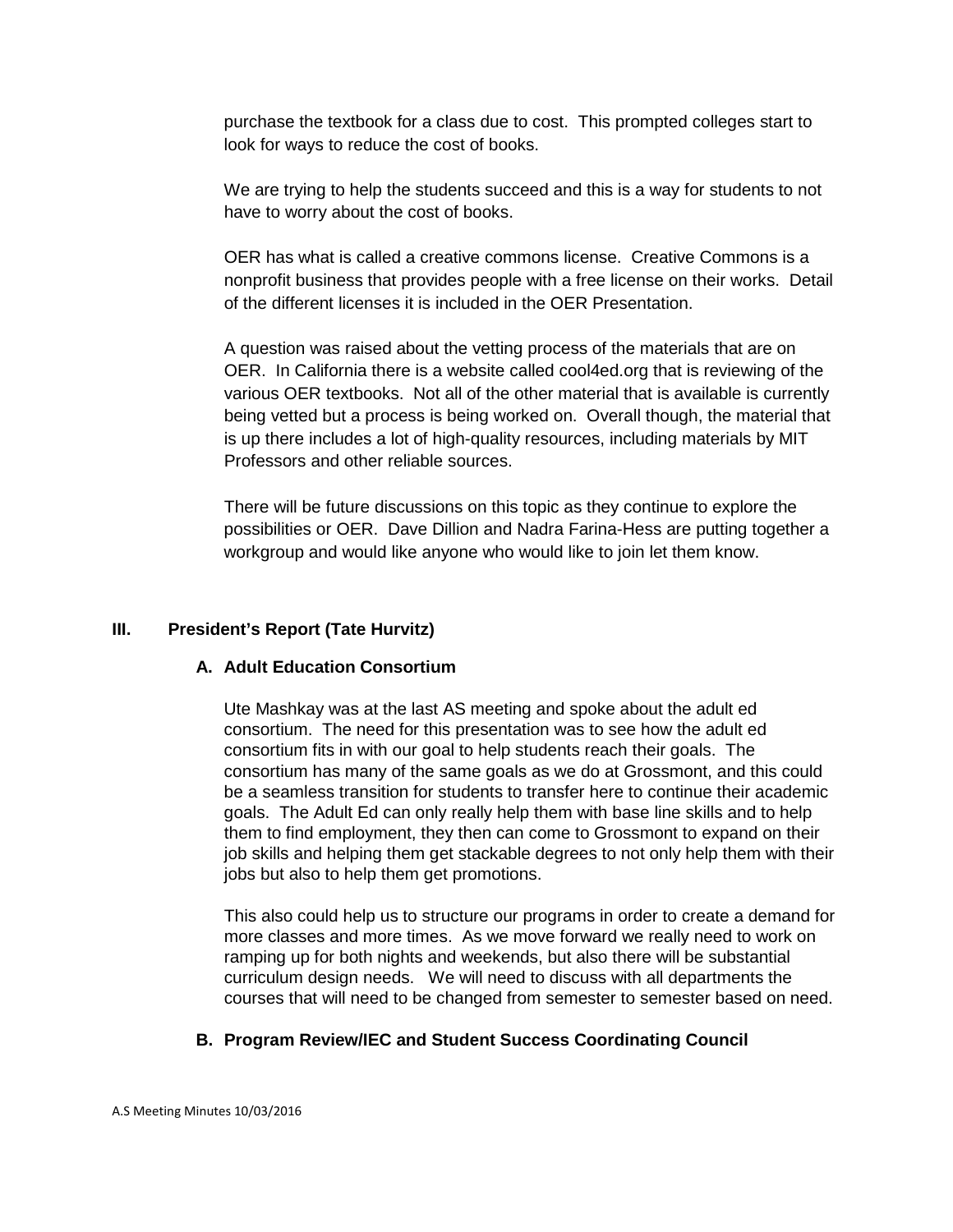After meeting and discussing with many committees, we are looking at how to make program review more important in terms of the cycle of planning across the college. This is not to change program review, as currently the process is working well and giving back a lot of information and insight. This would improve what we do with the information. Currently we do have an annual update process, but it is not clear if all departments are doing them, as there is no process for reviewing these updates. In order to bring more information, we can reconfigure Tracdat and have it provide quantitative information on an annual basis. Currently we don't have this.

Division meetings could be a space to look at the qualitative annual needs and the annual reviews. This would then go to IEC. This was the original intent for IEC but it currently is not functioning this way. Currently there is no one making student success recommendations to planning and resources.

So there are many student success programs going but there is no place for each of these entities to see what other councils are doing. By having a student success coordinating council this would create a council that could submit recommendations on student success to planning and resources, and also have a coordinated body so we are not duplicating efforts.

#### **C. Institutional Effectiveness Partnership Initiative (IEPI)**

The IEPI is a collaboration of schools that help each other do institutional effectiveness improvement work. This includes faculty and administrators giving incite to colleges on projects that are important. Grossmont is looking in to doing an IEPI proposal and bringing a team here to get some recommendations and rethink our organizational structures and shared government processes. There is no charge for this service. In fact, we will be able to apply for funds to enact recommendations if we wish. The idea is to create a system that creates better communication and decision making.

If we would like to have them come in the spring, we will need to put our proposal in immediately.

#### **D. El Cajon Shooting**

We were unable to get to this agenda item.